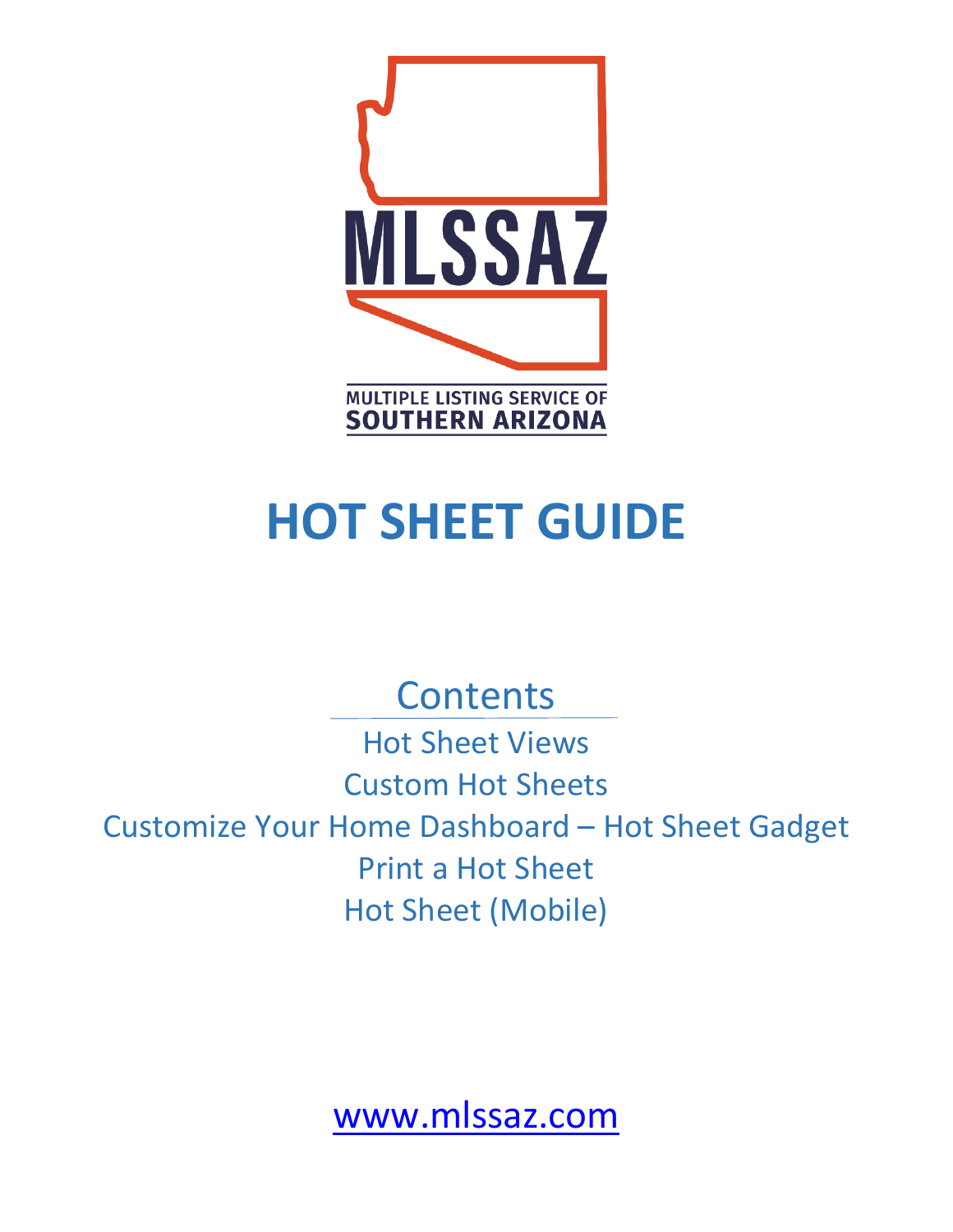# **Hot Sheet Views**

To set view preferences for hot sheets, click **Hot Sheet** under Daily Functions on the menu. Then click the **Manage Hot Sheet Views** link (as allowed by your MLS).

Each section of the hot sheet (Back on Market, New Listings, etc.) can have a different view (set of columns of information) associated with it. By choosing a different view for each section, you can include the columns most relevant to that section. For example, for new listings you may want to display list price and listing member, but for sold listings you may want to display sold price and selling member.

| <b>Hot Sheet Preferences</b><br>Select a view you would like to use for each section of the hot sheet. |         |                      |    |  |  |  |
|--------------------------------------------------------------------------------------------------------|---------|----------------------|----|--|--|--|
| Section                                                                                                |         | View                 |    |  |  |  |
| <b>Back on Market</b>                                                                                  |         | Residential          |    |  |  |  |
| Cancelled                                                                                              | ÷       | Expire               |    |  |  |  |
| Closed                                                                                                 | $\star$ | Residential          | v  |  |  |  |
| Expired                                                                                                |         | Expire               |    |  |  |  |
| Extension                                                                                              | $\star$ | My Residential       |    |  |  |  |
| New Listing                                                                                            | *       | Residential          |    |  |  |  |
| Pended                                                                                                 | $\star$ | Residential          | ٧  |  |  |  |
| Price Change                                                                                           | *       | My Residential       | v  |  |  |  |
| Reversal                                                                                               | $\star$ | Residential          | Y  |  |  |  |
| Text Change                                                                                            | ÷       | Residential-No Photo | ٧  |  |  |  |
| Withdrawn                                                                                              | $\star$ | Residential-No Photo | v. |  |  |  |
| * = individual preference overrides MLS default<br>Next (save these preferences) >>                    |         |                      |    |  |  |  |
| Reset to MLS default preferences >>                                                                    |         |                      |    |  |  |  |

Once you have selected a view for each section, click the **Next** button to save your preferences. To revert to the default views set by the MLS, click **Reset to MLS default preferences**.

# **Custom Hot Sheet**

To access the custom hot sheet, click **Hot Sheet** under Daily Functions on the menu. The custom hot sheet is your personal hot sheet, where you can select the events and property types that you are interested in. Your preferences are saved, so the next time you run the custom hot sheet, it will show new matching results since the last run time (up to 72 hours).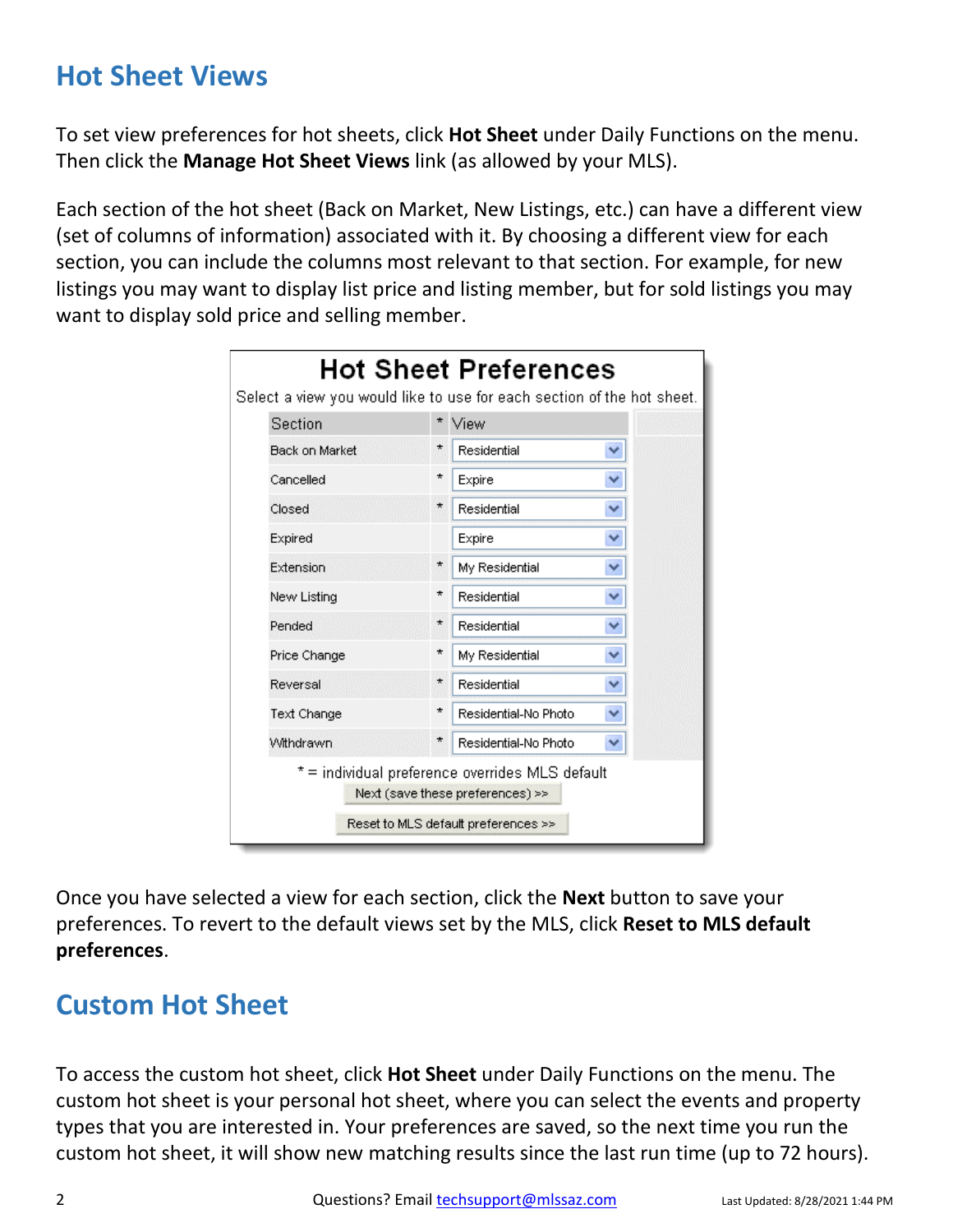To run the hot sheet using the existing settings, click the **Run Custom Hot Sheet** button. To change the hot sheet settings, click the **Custom Hot Sheet Settings** button.



The Custom Hot Sheet Settings button opens the Hot Sheet Inquiry page, where you can personalize the custom hot sheet. You can adjust parameters such as time period, event, and property type.



#### **Custom Hot Sheet Events**

Choose the events, such as new listings and closings, that you want to see on the custom hot sheet. To select multiple items in the list, hold down the Ctrl key (Cmd on a Mac) on the keyboard while selecting them.

#### **Custom Hot Sheet Time Period**

Choose the time period that you want the hot sheet to cover. By default, the custom hot sheet shows new matches since the last time it was run, up to 72 hours in the past. If you last ran the custom hot sheet more than 72 hours ago, you can adjust the time period using the date and time fields.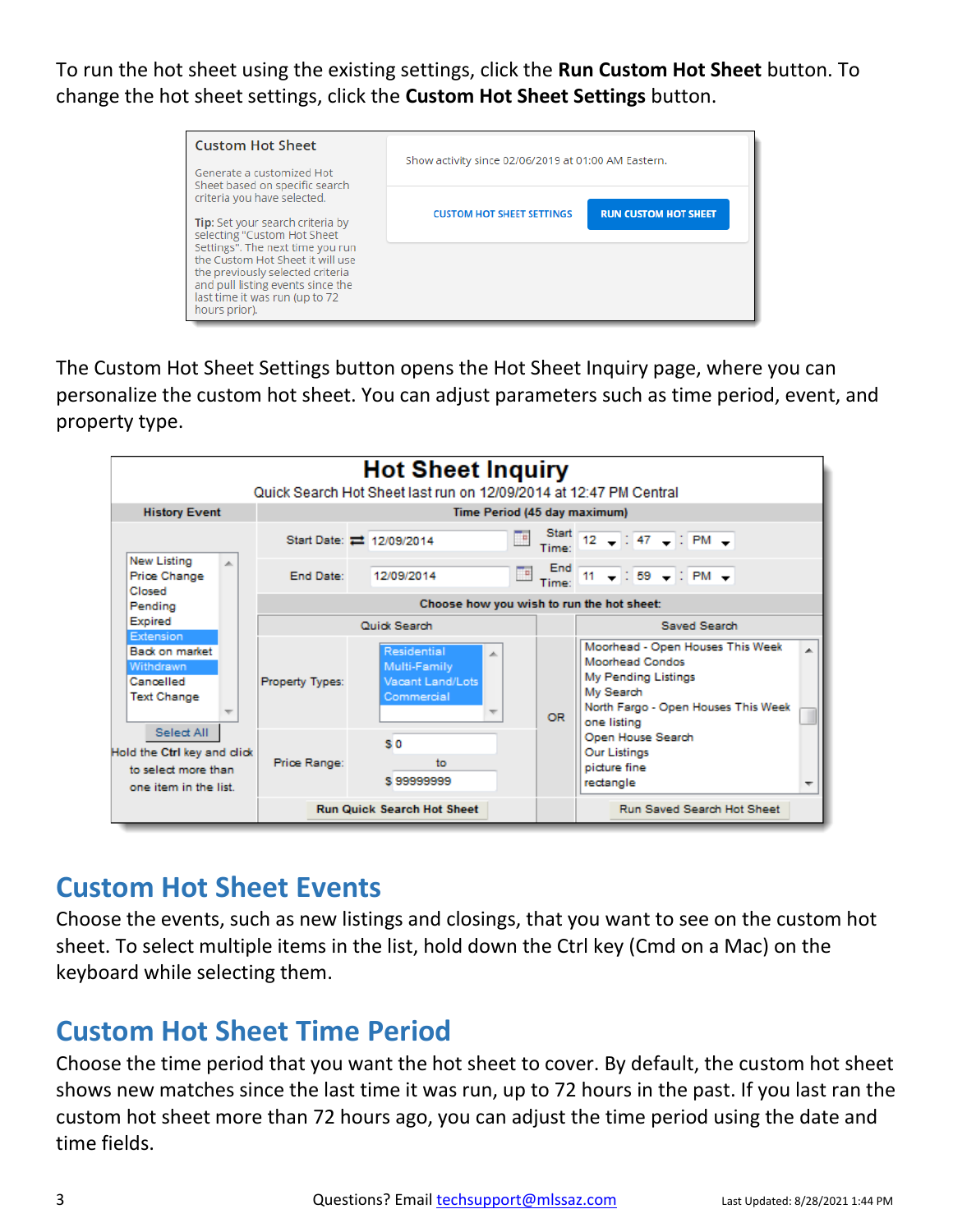Use the Relative Days Back feature to run a hot sheet that spans up to 45 days before today's date. To switch between the standard date range and relative days back, click on the double arrow icon next to a date field.



Then, enter the number of days back to run the hot sheet. When using the Relative Days Back feature, you cannot set an exact start and end time. Instead, the start time defaults to midnight of the first day in the range.

# **Custom Hot Sheet Search Options**

To run a hot sheet from a new Quick Search, choose property types and a price range and click **Run Quick Search Hot Sheet**.

To run a hot sheet from a saved search, choose a saved search and click **Run Saved Search Hot Sheet**. The hot sheet will show events during the selected time period that match your saved search.

# **Custom Home Dashboard - Hot Sheet Gadget**

The Hot Sheet gadget gives you one-click access to any section of the hot sheet. Click on the header to open the Hot Sheet page, where you can run a custom hot sheet.

By default, the gadget shows listing updates for the past 24 hours. Click the drop-down list at the top of the gadget to change the time frame to 48 hours, 72 hours, or the past week. The newly selected time frame becomes the default for that gadget. If you use the gadget's settings to modify the hot sheet's filters (for location, property type, etc.), the time frame will not change unless you manually change it again.

| <b>Hot Sheet</b>   |    |                       | i  |
|--------------------|----|-----------------------|----|
| 1 week<br>v        |    |                       |    |
| <b>New Listing</b> | 26 | Withdrawn             | 0  |
| Cancelled          | 9  | Extension             |    |
| Closed             | 19 | <b>Back on Market</b> |    |
| Expired            | 0  | <b>Price Change</b>   | 20 |
| Pending            | 23 | <b>Text Change</b>    | 80 |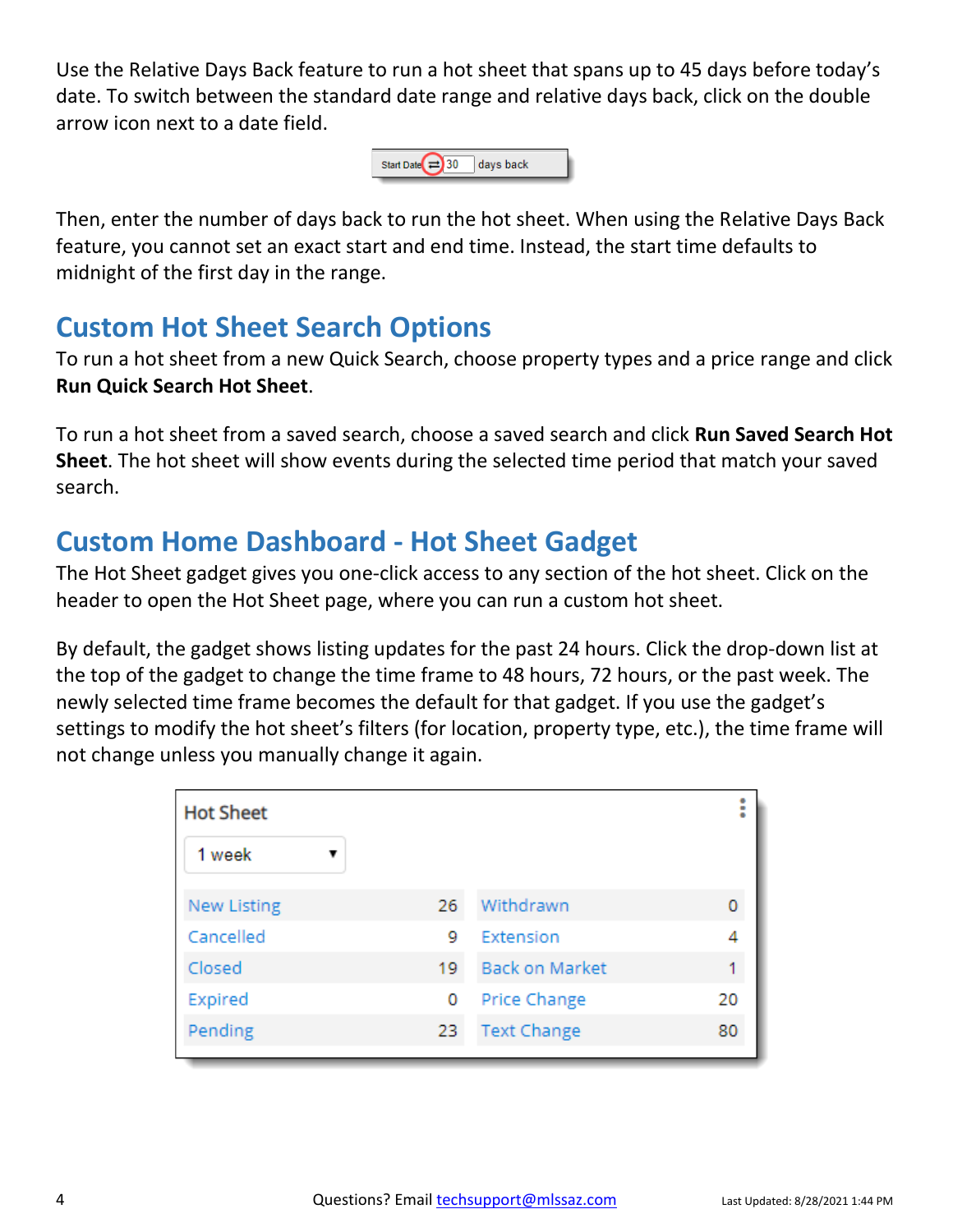# **Print a Hot Sheet**

You can print hot sheets in two ways:

- View the printer-friendly hot sheet by clicking on the arrow button  $\Box$  at the upper right corner of the page, and then print using your browser's print function.
- From any hot sheet section, click the **Print** button at the top of the search results page. On the print page, you can select to print information for the current selected listing, all selected listings, or the entire hot sheet. You can also select the public or private version of the hot sheet. If you print the currently selected listings or all selected listings, you will have additional printing options.

| Listings to Print or E-mail                                  |  |  |  |  |  |
|--------------------------------------------------------------|--|--|--|--|--|
| $\circ$ Current Listing (1)                                  |  |  |  |  |  |
| $\circ$ Selected (0)                                         |  |  |  |  |  |
| <sup>●</sup> Hot Sheet                                       |  |  |  |  |  |
| * For 200+ listings, only List and Compare may be printed    |  |  |  |  |  |
| Version: Private v                                           |  |  |  |  |  |
| $\blacksquare$ List                                          |  |  |  |  |  |
| View: [1 - Residential *]                                    |  |  |  |  |  |
| $\Box$ Search Criteria                                       |  |  |  |  |  |
| $\Box$ One Line                                              |  |  |  |  |  |
| Title: Residential                                           |  |  |  |  |  |
| Detail                                                       |  |  |  |  |  |
| DX Report                                                    |  |  |  |  |  |
| 7 Photo Flyer                                                |  |  |  |  |  |
| <b>Summary Flyer</b>                                         |  |  |  |  |  |
| Print both public and private reports                        |  |  |  |  |  |
| Supplement                                                   |  |  |  |  |  |
| $\Box$ History                                               |  |  |  |  |  |
| Documents                                                    |  |  |  |  |  |
| $\Box$ Tour of Homes                                         |  |  |  |  |  |
| Open Houses                                                  |  |  |  |  |  |
| Mortgage Calculator                                          |  |  |  |  |  |
| $\Box$ Photos                                                |  |  |  |  |  |
| $\Box$ Map                                                   |  |  |  |  |  |
| $\Box$ Compare                                               |  |  |  |  |  |
| $\Box$ Messages                                              |  |  |  |  |  |
|                                                              |  |  |  |  |  |
| Preview and Print in a new window<br>Save / Reset Selections |  |  |  |  |  |
| Preview Z Edit & E-Mail                                      |  |  |  |  |  |
|                                                              |  |  |  |  |  |
| <b>△</b> Print 2 PDF                                         |  |  |  |  |  |
|                                                              |  |  |  |  |  |
|                                                              |  |  |  |  |  |

Click **Preview** to display the hot sheet on the right side of the page. Click **Print** to go directly to printer options. Click **PDF** to create a PDF version of the listings.